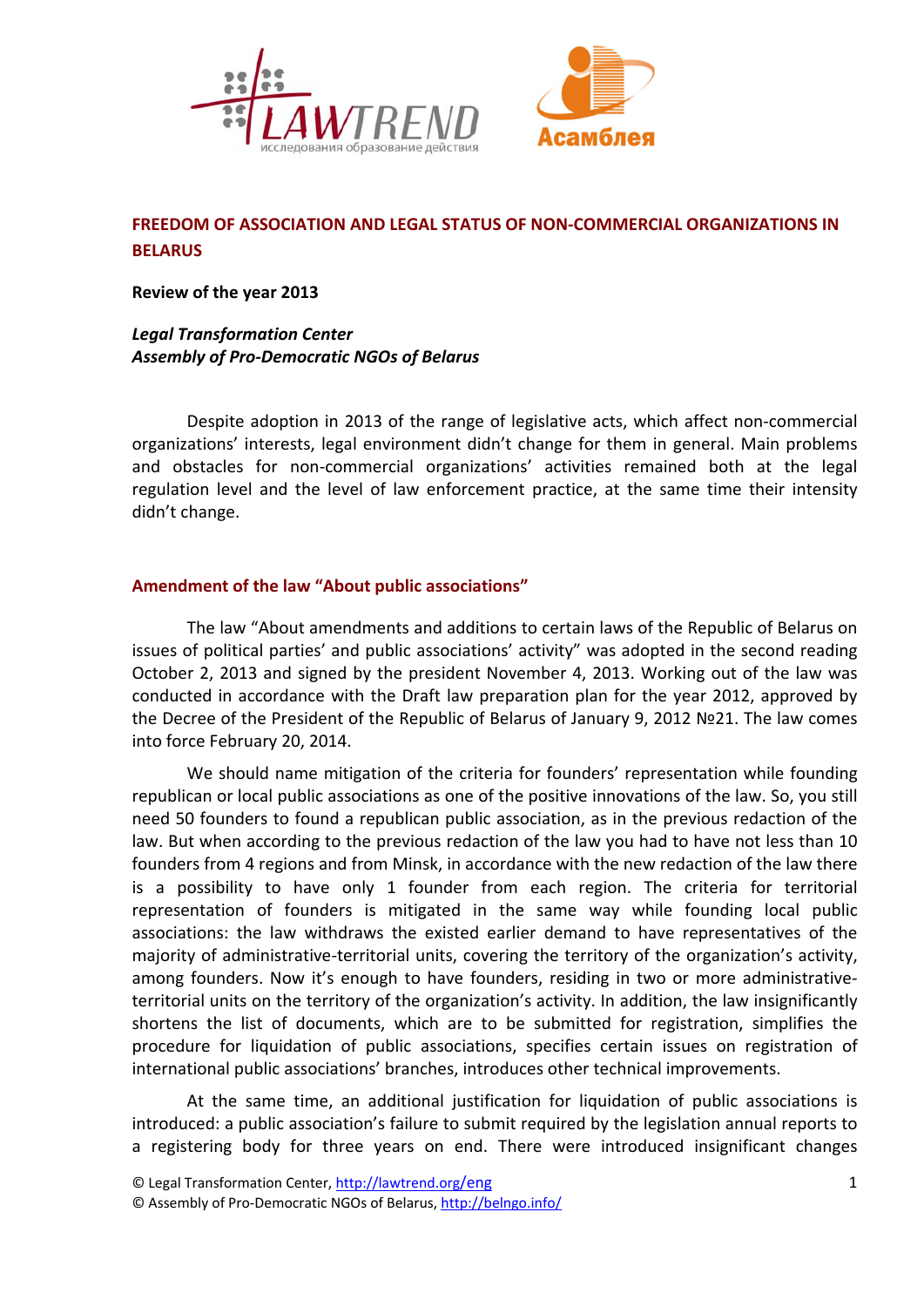regarding grounds for decisions to refuse registration to public associations, leaving possibilities for broad interpretation by a registering body and actually their arbitrary decisions to refuse registration.

According to the law, the government is to found a state informational resource for a single accounting system of public associations and political parties within 3 years.

The law changed the notion of a "public association" itself as well. According to the previous redaction of the law, the public association was an organization, founded by citizens for "joint realization of civil, social, cultural and other rights". The new redaction of the law defines the aim of a public organization as "satisfaction of non‐material demands and achievement of statutory goals". It is obvious that in the country, where all public associations, whose aims are not forbidden by the legislation, are registered, such a definition of the notion of a "public association" wouldn't draw any questions. At the same time, in Belarus such a change complies with the trend for registration of public associations, when the majority of the registered public associations are so-called "chat rooms": sport, dance and other similar associations.

The adopted law introduces a new norm  $-$  a public association could be transformed into a political party, state registration of which is carried out in accordance with the procedure, prescribed by the legislative acts of the Republic of Belarus. At the same time, the legislation, which was in force earlier, didn't prohibit transformation of a public association into a political party. The adopted law also determines that a public association and founded by it legal people don't have the right to receive direct or indirect financial resources and other property from resources, specified in the part 3 of the article 24 of the Law of the Republic of Belarus "About political parties", such as foreign states, organizations and citizens, organizations with foreign investments, anonymous donors, legal people, registered in accordance with the established procedure less than one year prior to making a donation, religious organizations, legal people, established by religious associations and so on, six month prior to making of a decision on transformation into a political party.

#### **Nonpublic character of the discussions on draft laws, affecting the interests of non‐ commercial organizations**

Despite the fact that the law "About amendments and additions to certain laws of the Republic of Belarus on issues of political parties' and public associations' activity" is straightly directed at non‐commercial organizations, its development was conducted without broad discussions with them. Proposals to the draft law, submitted by the Legal Transformation Center to the parliament, were considered unreasonable. The announced on July 16, 2013 initiative of 25 non‐governmental organizations on holding of special parliamentary hearings about issues of improving legislation on non‐commercial organizations was considered unreasonable as well. It was supposed that discussions on this topic in the parliament, after adoption of the law in first reading, could further more full account of public associations' interests in its final text.

After receiving refusal to hold parliamentary hearings, non‐commercial organizations held on October 9, 2013 their own discussion of the new law. Public hearings participants discussed also the necessity to reform all legislation on non‐commercial organizations in whole. According to NCO experts' assessments, despite the fact that the new law contains certain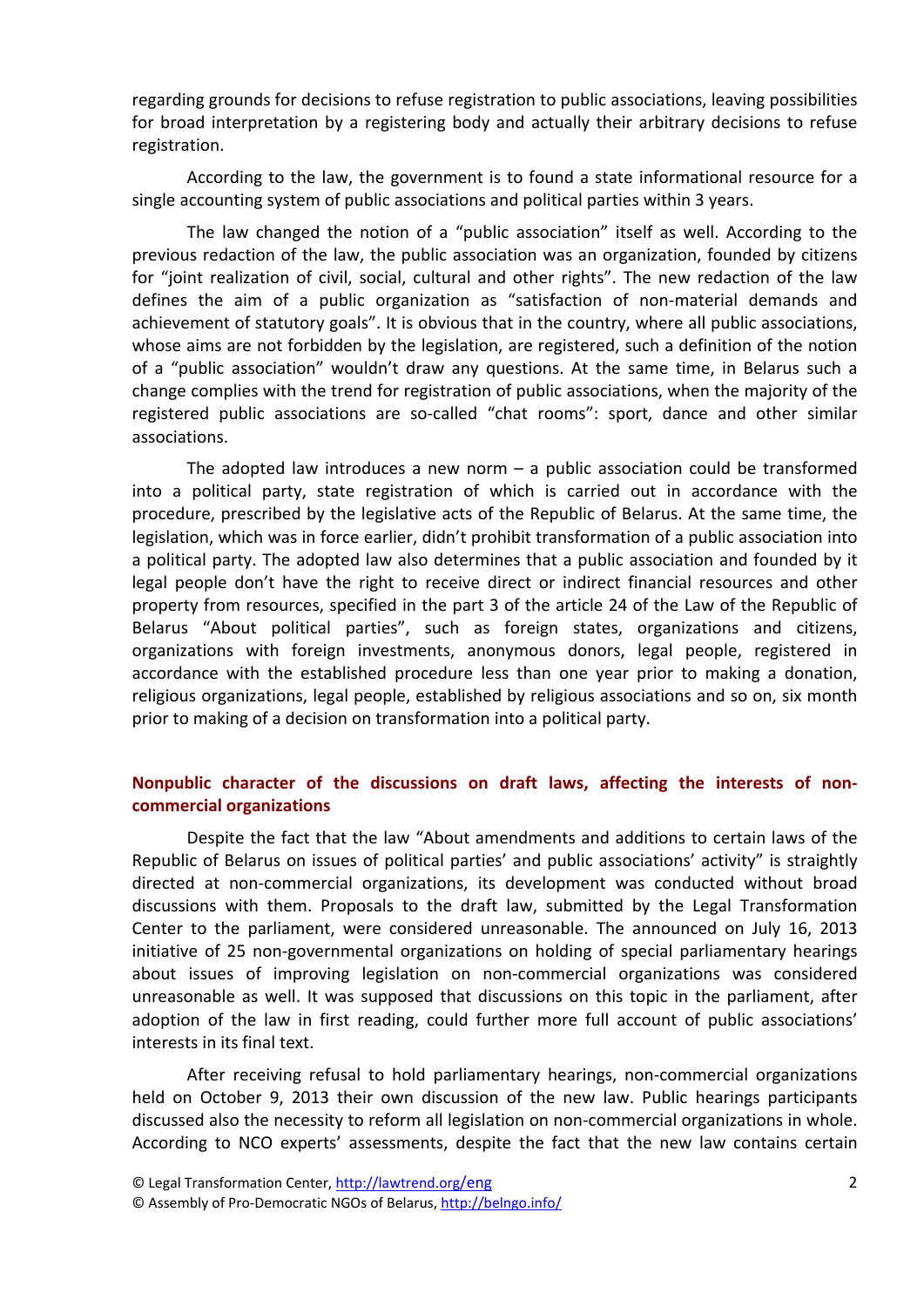positive norms, its adoption doesn't solve main problems, which non‐commercial organizations face:

- 1) Complicated registration process, existence of a wide list of reasons for refusing registration to public associations and foundations;
- 2) Criminal responsibility for activity of non-registered associations and foundations;
- 3) Restrictions on receiving internal and foreign financing, including equalization of any anonymous donations to foreign gratuitous aid, which is subject to special registration.

 Results of the public hearings, which took place October 9, 2013, were submitted to the parliament, subjects of power to initiate legislation, the Ministry of Justice and National Legislation and Legal Research Center. According to the received responses, these materials will be taken into account while examining further proposals on amendments to the legislation in this field, however, these responses don't contain any indications of possible steps towards improvement of the legislation.

Thereby, the communication process of civil society organizations on the issues of legislation reforms, which affect their activity, is still going on in a unilateral format, proposals of the interested organizations are considered only nominally and are not taken into account in full.

 The problem of absence of constructive cooperation and dialogue between legislators and draft law developers on the one part and the interested non‐commercial organizations on the other part assumes special significance also for the reason, that this sphere is subject to persistent reforms. In particular, the law "About public associations", which is a fundamental legal act for public associations, was amended 11 times since its adoption in 1994. Indeed, since 1999 there hasn't been a situation, when the law has remained stable for more than 2 years (besides 2013, the law was amended in 2011, 2010, 2009, 2008, 2007, 2005, 2003 and 2001).

#### **Other changes in legal regulation**

Along with amendments, introduced to the law "About public associations", a range of significant changes was adopted in the sphere of normative legal regulation of non‐commercial organizations' establishment and activity.

Amendments to the law "About social service", which were worked out with public participation and which define the mechanism of state financing of non‐commercial organizations through the mechanism of state social order and purchase of non‐commercial organizations' services by the state, came into force in the first half‐year of 2013, but haven't so far worked in full in practice. Potentially, this innovation could further lead to positive changes in financing of some social organizations, however, the being developed mechanisms for implementation of this norm are aimed at limiting the circle of subjects, which these mechanisms will be available to.

The mechanism of state social order introduction was regulated by the Decree of the Council of Ministers №1219 of December 27, 2012, which approved "Regulations on the procedure of competitive tender for execution of state social order, financed by means of granting subsidies to non‐governmental NCOs for rendering social services and implementation of social projects", "Regulations on the terms and procedure of granting subsidies to non‐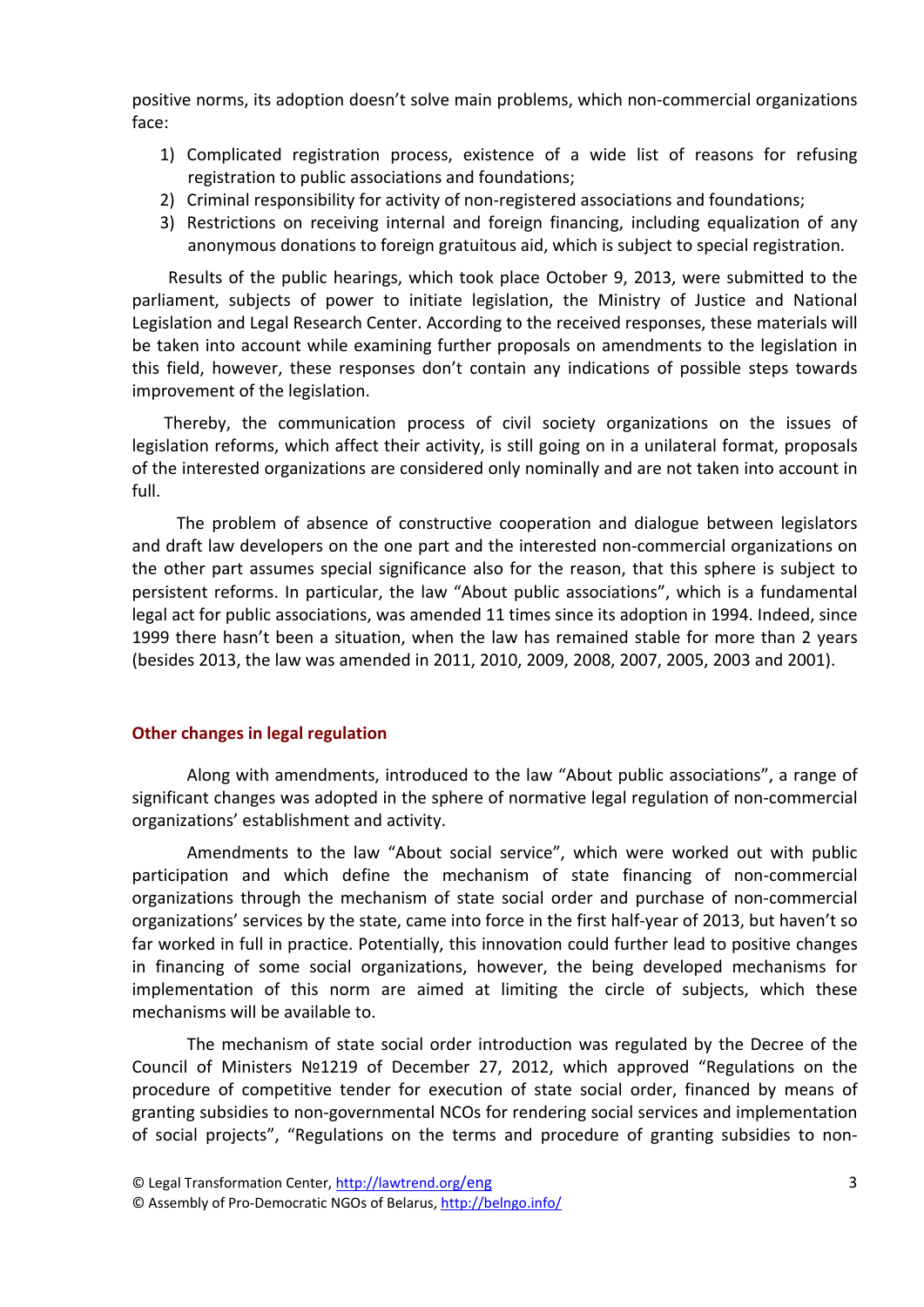governmental NCOs for rendering social services and implementation of social projects", as well as respective forms of agreements and other documents (came into force on January 1, 2013).

The Decree of the President № 2 "About additions and amendments to the Decree of the President of the Republic of Belarus of January 16, 2009 № 1 "About state registration and liquidation (abolition of activity) of business entities"", signed on January 24, 2013, came into force on May 1, 2013. It significantly broadens the opportunities for liquidation of certain types of non-commercial organizations. In particular, the decree binds serious restrictions on participation in non‐commercial organizations' activity to possible preventive registration of founders and heads of non‐commercial organizations, founded in the form of an institution or an association, in law enforcement bodies. It is notable that this obviously repressive innovation aims only at non-commercial organizations and doesn't affect commercial legal entities, registration of which is regulated by the Decree Nº 1.

So, in the application for state registration of a non‐commercial organization there should be confirmed that a property owner (founder, participant), head of the legal entity, established in the form of an institution or association (union), are not subjects preventive record in accordance with the legislation on breach of law prevention. One of the grounds for liquidation by a registration body decision is "failure of a property owner (founder, participant), head of the legal entity, established in the form of an institution or association (union), to take measures to replace an institution's property owner, members of an association (union), heads of such an institution, association (union), who are on preventive record in accordance with the legislation on breach of law prevention, within 2 months after the date of putting the mentioned people on the preventive record".

The procedure of such a preventive record in the Republic of Belarus is regulated by the Law of the Republic of Belarus "About basics of activity on breach of law prevention" of November 10, 2008 № 453-3. According to this law, preventive record is one of the means of breach of law prevention, carried out by interior affairs bodies, state security bodies, border services, custom authorities, financial investigation bodies, which put citizens on preventive record (prevention subjects). Grounds for putting on record are enumerated in Article 2 of the Law (paragraphs 2-10), besides, militia bodies can put on record on the basis of all the enumerated there grounds, for example, individuals, who committed certain administrative infractions. All other prevention subjects can put on record on the basis of the grounds, specified in Paragraph 3 Article 29 of the Law. In general, on the basis of the existing practices, putting on preventive record is of quite a subjective character, is only formally a subject to judicial control (courts don't satisfy complaints about putting on preventive record), to a large extent depends on a public officer, who makes a respective decision. Thereby, conditions for groundless restrictions on possibilities of participation in non‐commercial organizations' activity are created, as well as grounds for out‐of‐court liquidation of organizations themselves.

Moreover, these norms contradict labor legislation, as it doesn't provide for putting on preventive record as one of the grounds for dismissal. So, fulfillment of requirements to replace a director becomes dependent on director's own wish, in case of his/her being put on prevention record. The norm on obligatory replacement of an institution's founder, in case of his/her being put on preventive record, gives rise to serious doubts in relation to its compliance with civil legislation requirements – besides technical difficulties related to replacement of a founder, there will take place an out‐of‐court dispossession of an institution's owner.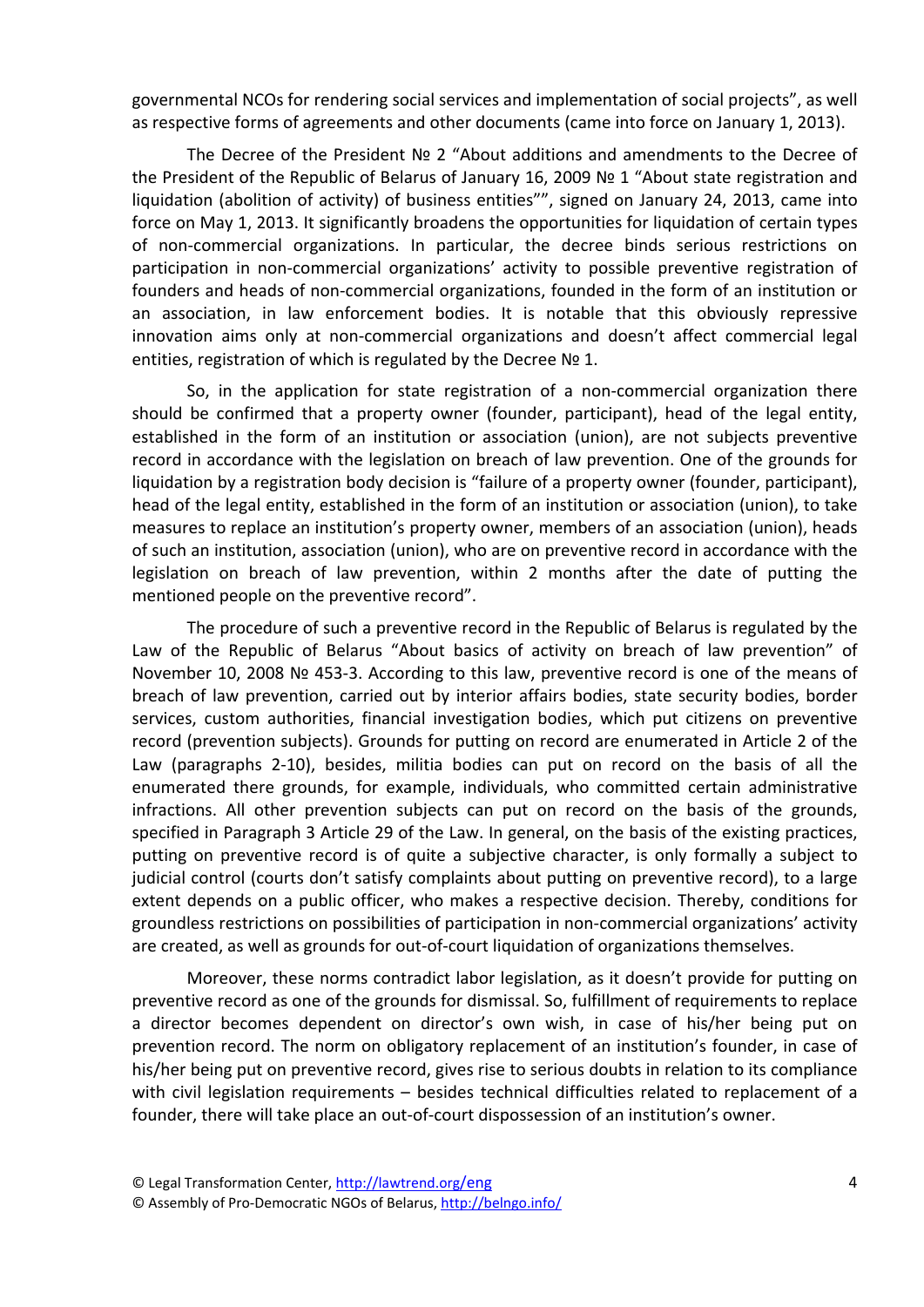#### **Registration and liquidation of organizations**

The practice of arbitrary refusals in registration to public associations continued, which has been an invariable characteristic for more than 10 years. In the period under consideration there was repeatedly refused to register republican public associations "Young Democrats", "Tell the Truth", "For Fair Elections", Minsk city public association "Russian World", a range of regional structures of Belarusian Christian Democracy (who lost hope to be registered as a political party and tried to legalize its activity in the form of regional public associations), Mahileu city public association "Center for City Initiatives", public association "Human Rights Center "Lambda"", public association "Young Christian Democrats" and a range of others. Under the influence of this factor, more and more Belarusian non‐government organizations are registered in neighboring countries (Lithuania, Poland and others), also partially transferring their activity there.

According to the Ministry of Justice data, as of January 1, 2014 there are 15 political parties and 1057 party organizational structures, 37 trade unions and 23193 trade union organizations, 2521 public associations, among which there are 231 international, 694 republican and 1596 local ones, registered in Belarus. There are registered and put on record 38915 organizational structures of public associations. There are registered 31 unions (associations) of public associations, 145 foundations (14 international, 5 republican and 126 local ones), 7 republican state public associations.

According to the Ministry of Justice data, in 2013 institutions of justice registered 70 new public associations (2 international, 11 republican and 57 local ones), 1 association of public associations, 11 foundations (1 international and 10 local ones). The number of the registered in 2013 public associations and foundations declined in comparison with the characteristics of 2011 and 2012. Half of the registered in 2013 public associations has a sport character of activity.

## *Detailed analysis of the practice on registration of non‐commercial organizations in the form of public associations, foundations, institutions could be found in the Attachment № 1 to this review.*

With the court decisions the following organizations were liquidated: public association "Good Will" (liquidated on April 3, 2013 by the Supreme Court of the Republic of Belarus at the Ministry of Justice suit) and Russian culture society "Rus".

#### **Criminal responsibility for non‐registered organizations' activity**

In the spring 2013 activization of persecution of non-registered associations' members, including religious organizations, was fixed – only in March and April 4 warnings about possible institution of criminal proceedings according to the Article [1](#page-4-0)93<sup>1</sup> of the Criminal Code were issued. In particular, on March 27, 2013 Alexander Balobin, "Tell the Truth" campaign activist from Klimavichy, received the warning according to the Article  $193<sup>1</sup>$  of the Criminal Code. In June a new criminal case on this article was initiated in respect of Aliaksej Shchadrou, Shchuchyn district resident.

<span id="page-4-0"></span><sup>©</sup> Legal Transformation Center, http://lawtrend.org/eng

<sup>©</sup> Assembly of Pro‐Democratic NGOs of Belarus, http://belngo.info/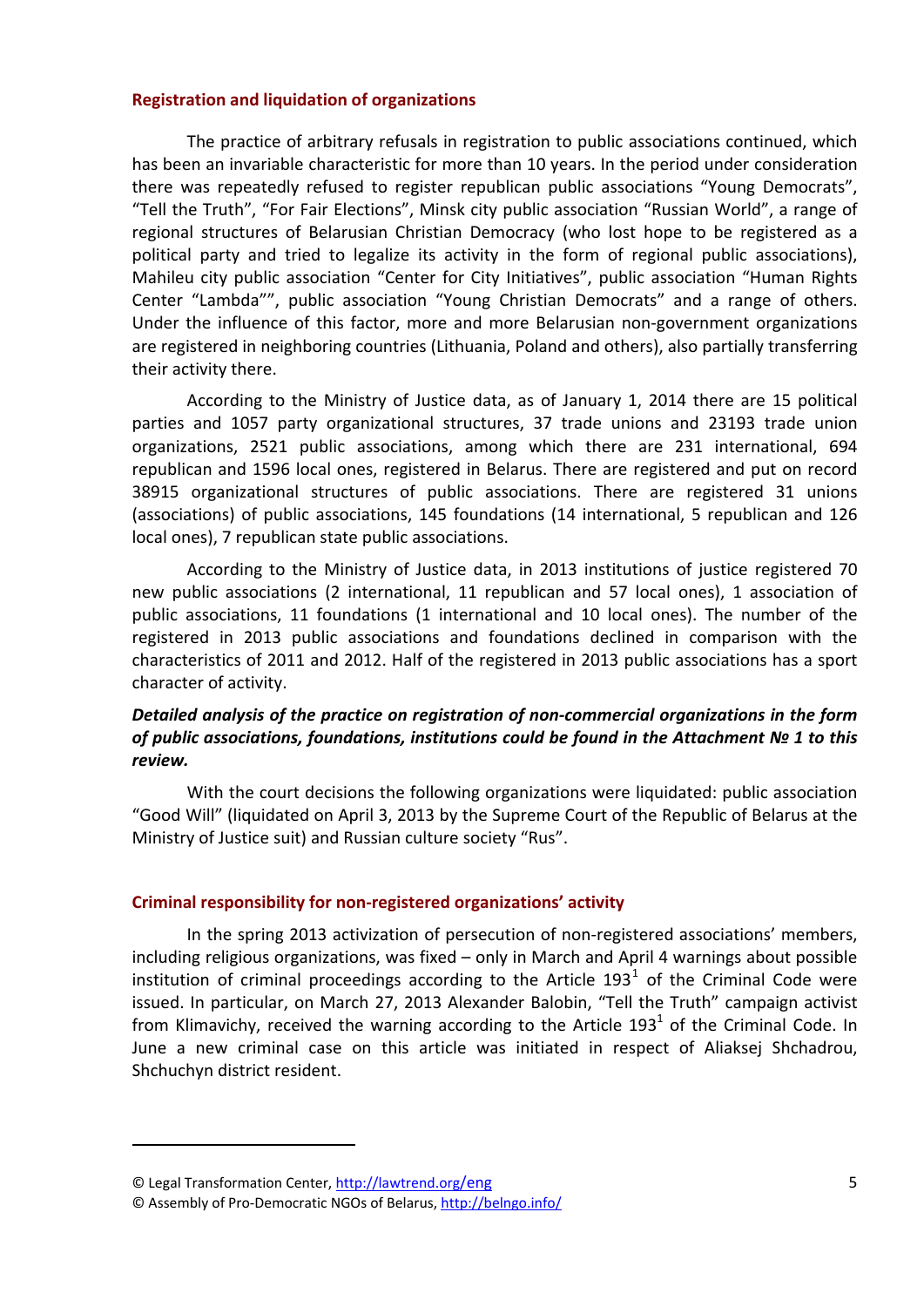The indicated in the first half of the year 2013 trend for activization of persecution of non‐registered associations didn't develop. The initiated in the summer case in respect of Aliaksej Shchadrou was withdrawn in September, after the organization had been registered in the form of an institution. October 23, 2013 the Brest Regional Court didn't satisfy the claim of Aliaksandr Kuzmin, a public activist from Belaazersk, against the warning about inadmissibility of activity within a non‐registered association. The judge Elena Kavalchuk supported the decision of prosecutors, who issued the warning for activity within a non-registered organization, which was "Tell the Truth" campaign.

#### **The problem of office facilities as an obstacle for activity**

The requirement to have office facilities in an administrative building remains a serious problem for many non‐commercial organizations, as a significant part of office funds is property of either the state and local authorities or entrepreneurs, who easily give in to authorities' pressure. This problem aggravated even more in 2013, when the list of public associations and foundations, which had the right to preferential rental rate while renting the premises of state property, was shortened.

On April 30, 2013 the Decree of the Council of Ministers of the Republic of Belarus № 327 for more than twice shortened the list of public associations, which were granted a preferential coefficient 0,1 while defining rental rate for the rent of state form of property premises (from 451 to 195 organizations). A range of public associations, mainly of sport character, was included in the list, for example, Belarusian Union of Sportsmen, Belarusian Draughts Federation, Belarusian Handball Federation. Rental privileges were also given to Belarusian Red Cross Society, Belarusian Public Organization of Soldiers' Mothers, Communist Party of Belarus, International Public Association "Mutual Understanding".

Organizations, which earlier had used rental privileges, but were not included in the new list, are the following: Union of Belarusians of the World "Homeland", public association "Frantsishak Skaryna Belarusian Language Society", republican public association "Belarusian Association of UNESCO Clubs", Belarusian public association "Ecological initiative", charitable public association "Drop of life" (unites blood donors), public association of Lithuanians "Tevine", International charitable public organization "Hope Express", International public association "Palestine Community", public association "For the Children of Chernobyl", public association "Mahileu Jewish Community" and others. In whole 256 organizations were deprived of rental privileges, they will have to pay full rental fee for premises on general terms. It should be taken into account that rental rates for state property premises has increased since April 1, 2013 by almost 60%. When in the period from April 1, 2012 to April 1, 2013 the sum of rental fee was calculated on the basis of the basic rental value, which was 54 000 Belarusian roubles, starting from April 1, 2013 the size of this basic rental value has been increased to 86 000 Belarusian roubles.

May 10, 2013 the Republican youth public association (RYPA) "Meeting" received the prescription from the Main Economic Department of the Administration of the President of the Republic of Belarus to dissolve the rent contract for the premises at the address Uralski Lane 15, Minsk within 3 days and leave it. Dissolutions of rent contracts were initiated by the Main Economic Department in some other towns as well, where anonymous consultative centers of the RYPA "Meeting" were situated. The "Meeting" leaders suppose that the main reason for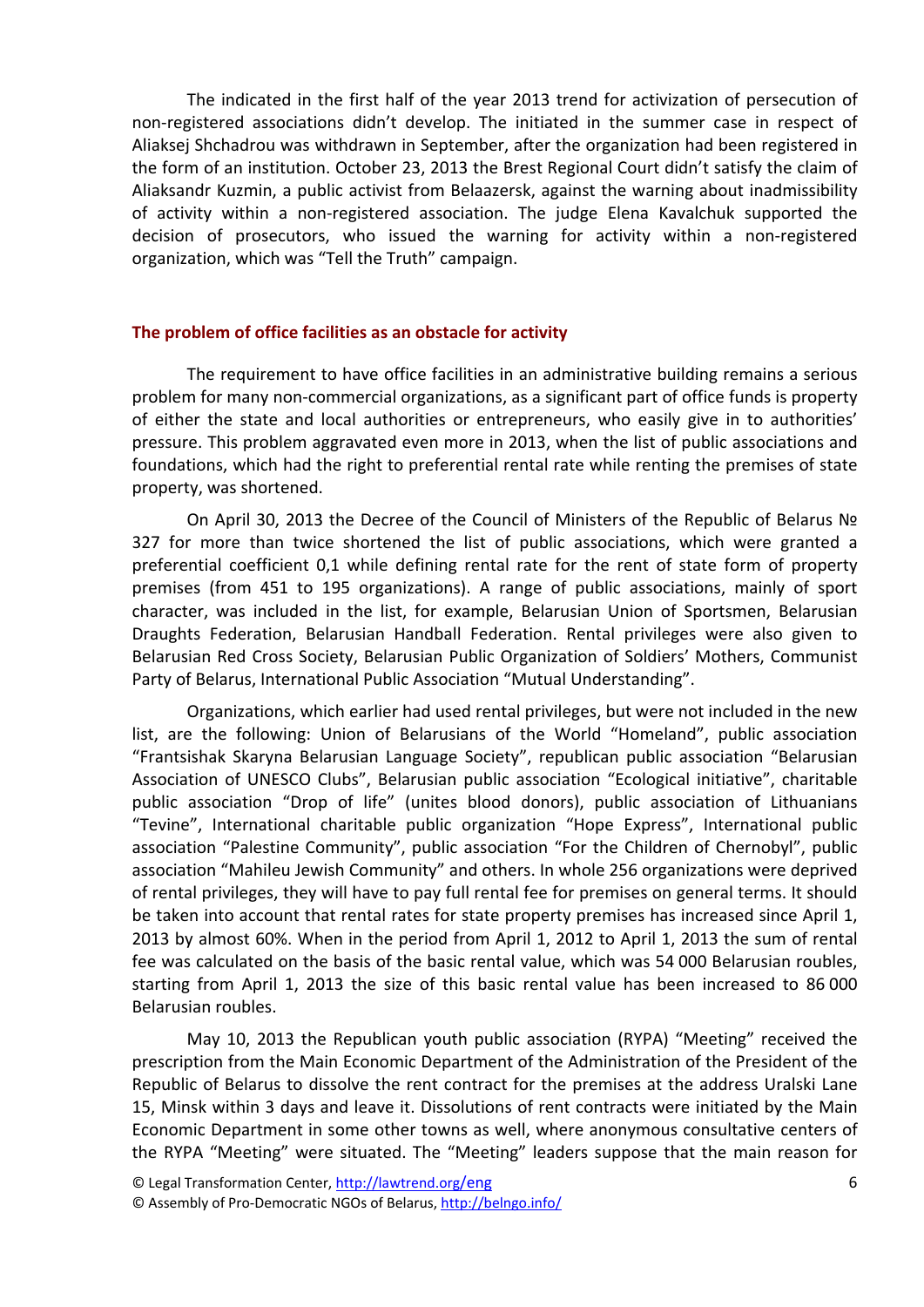expulsion "lies in the fact that the organization is acting on prevention of HIV/AIDS and sexually-transmitted infections among men, who have sex with men".

December 31, 2013 in Slonim (Hrodno region) the non-state newspaper "Slonim Newspaper" and the private institution "Shehamedconsult" were evicted from the occupied by them premises, despite the rent agreement being in force. Fire inspectorate claims were named as the reason for that. It was the fourth time for 16 years, when the "Slonim Newspaper" had to change its office. Ivan Sheha, the founder of "Shehamedconsult", connects expulsion of both organizations with the fact that in the second half-year of 2013 he started receiving citizens on social and medical issues.

Mikalai Charnavus, the head of the association of Ukrainians "Kobzar", submitted November 1, 2013 the appeal against the Baranavichy district and Baranavichy city Court's decision of October 24, 2013 to the Brest Regional Court. Earlier Mikalai Charnavus tried to obtain premises for the public association of Ukrainians of Baranavichy "Kobzar" through the Baranavichy district and Baranavichy city Court. In his appeal to the Brest Regional Court Mr. Charnavus stated that local officials not only complicated the rental issue, but also created artificial obstacles for non‐state public associations in their obtaining premises for getting legal addresses. The public activist confidently claims that there are available premises in Baranavichy, which City Executive Council can rent to the public association. The judge Mikalai Selmanovich didn't satisfy the claim and acknowledged that the City Executive Council had acted in accordance with the law.

# **Application of amendments, adopted in 2011[2](#page-6-0)**

The first incidents of the usage of repressive and restrictive amendments, introduced to the legislation in the autumn 2011, were fixed – Andrei Haidukou, the leader of the youth organization "Union of Young Intellectuals", who was accused of state treason in the form of agential activity, was found guilty, and later named a political prisoner by human rights defenders.

June 12, 2013 the first after long break incidents of bringing non‐commercial organizations' heads to administrative responsibility for obtain of foreign gratuitous aid were fixed. In Minsk the order on award of administrative punishment in the form of a 5 million Belarusian roubles fine for violation of the procedure for obtaining foreign gratuitous aid was passed in respect of the head of the initiative on establishment of the Belarusian retirees organization "Our Generation". It was the first case of application of the introduced in the autumn 2011 new wording of administrative responsibility for violation of the procedure for obtaining and usage of foreign gratuitous aid.

<span id="page-6-0"></span> $<sup>2</sup>$  The detailed review of the amendments to Belarusian legislation 2011 could be found in the Analytical report of</sup> Belarusian human rights defenders of October 17, 2011 <http://lawtrend.org/ru/content/about/news/analiticszakonoproekt/>

<sup>©</sup> Legal Transformation Center, http://lawtrend.org/eng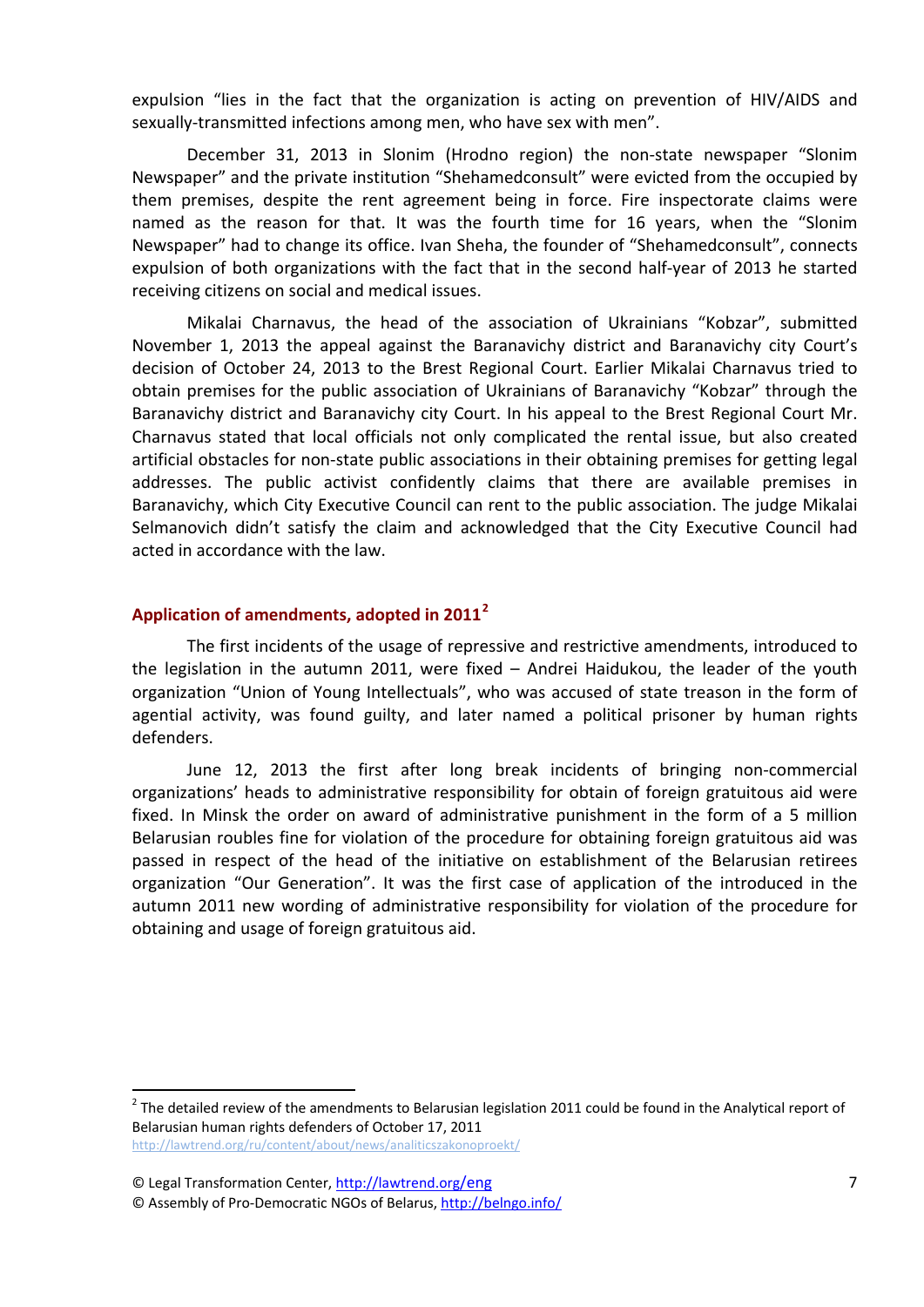#### *Attachment № 1*

#### **Analysis of non‐commercial organizations, registered in the Republic of Belarus in 2013**

According to the data of the Unified State Register of Legal Entities and Individual Entrepreneurs (hereinafter referred to as the USR), in 2013 in the Republic of Belarus there were included 67 public associations, 9 of which have the status of republican public associations and 2 of them – the status of international ones, in the register. In 2013 the information about 10 foundations<sup>[3](#page-7-0)</sup> was entered into the USR.

These quantitative indexes of the registered in 2013 public associations and foundations are a little lower than the quantitative indexes of the previous years. According to the information of the Ministry of Justice of the Republic of Belarus, in 2012 institutions of justice registered 111 new public associations (2 international, 10 republican and 99 local ones), 22 foundations (2 international and 20 local ones); in  $2011 - 118$  new public associations (2 international, 11 republican and 105 local ones), 21 foundations (2 international, 1 republican and 18 local ones).

According to the annual practice, the Legal Transformation Center prepared the analysis of the composition of the registered in 2013 public associations and foundations on objects of their activity and territorial distribution. The analysis was conducted on the basis of the data of the Unified State Register of Legal Entities and Individual Entrepreneurs for the year 2013.

In 2013, in full accordance with the previous years' trends, sport public associations were registered the most actively, the number of which made up 35 associations. The rest of the registered in 2013 public associations could be divided into the following groups according to the objects of their activity<sup>[4](#page-7-1)</sup>:

Ecological – 4

War and labor veterans – 4

Charitable – 3

Animal protection – 3

Professional – 3

Historical‐military‐patriotic – 2

Cultural and educational – 2

National minorities – 1

Volunteer – 1

Consumer protection – 1

<span id="page-7-0"></span> $3$  The mentioned numbers were stated on the basis of the analysis of the Unified State Register of Legal Entities and Individual Entrepreneurs. The official data of the Ministry of Justice about the number of the registered public associations and foundations was published after this analysis was composed:

<span id="page-7-1"></span>[http://www.minjust.by/ru/site\\_menu/news?id=1512](http://www.minjust.by/ru/site_menu/news?id=1512)<br><sup>4</sup> Youth public associations were not sorted out in a separate group, as they are represented in other groups: sport, historical ones and others.

<sup>©</sup> Legal Transformation Center, http://lawtrend.org/eng

<sup>©</sup> Assembly of Pro‐Democratic NGOs of Belarus, http://belngo.info/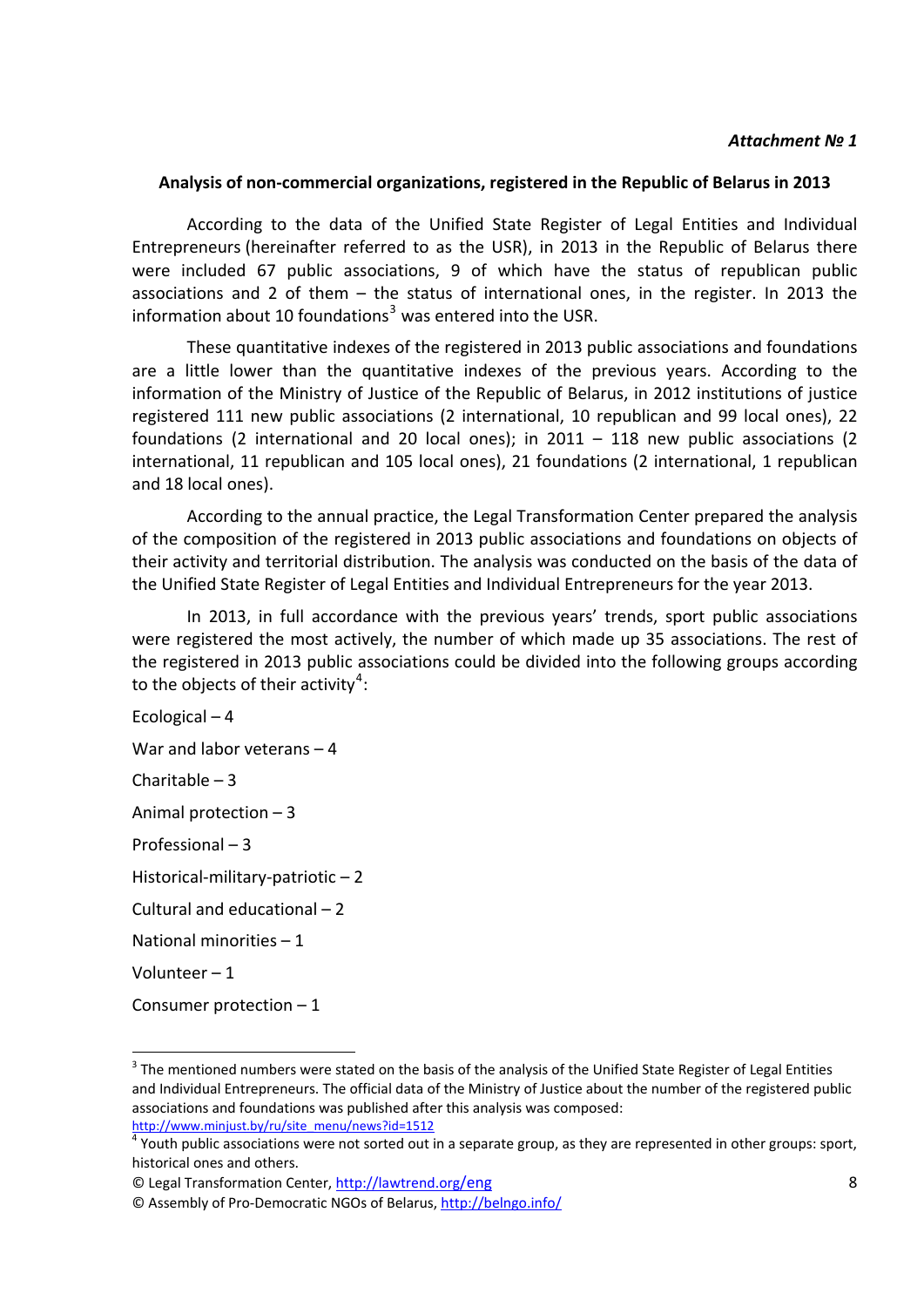Fashion – 1 Healthy lifestyle – 1 Others -  $6<sup>5</sup>$  $6<sup>5</sup>$  $6<sup>5</sup>$ 



**Osport Ohistorical-military-patriotic Dvolunteer Oprofessional Doutural and educational Onational minorities Decological Danimal protection Ofashion Ocharitable Liconsumer protection** Owar and labor veterans **Bothers Unealthy lifestyle** 

 For comparison, in 2012 56 of the registered public associations represented the sport character of activity, 13 – charitable, support of family values, 11 – professional or professional and amateur, 3 – animal protection, 3 – historical, 3 – national minorities, 3 – cynological, dog‐ fanciers, 2 – disabled people, aid to disabled people, 2 – ecological, sustainable development, 2 – consumer protection, 2 – car/motorcycle clubs, 2 – healthy lifestyle, aid to drug‐abusers, alcoholics,  $1$  – children creative work,  $1$  – business cooperation,  $1$  – assistance in educational process to pupils, 1 – military and Christian, 3 – of other characters of activity.

Distribution of the created public associations according to the territory of their activity in 2013 looked as the following:

17 organizations were registered by the Main Department of Justice of the Brest Regional Executive Committee (in 2012 – 17);

15 organizations were registered by the Main Department of Justice of the Minsk City Executive Committee $^6$  $^6$  (in 2012 – 48);

9 organizations were registered by the Main Department of Justice of the Hrodna Regional Executive Committee (in 2012 – 10);

6 organizations were registered by the Main Department of Justice of the Mahileu Regional Executive Committee (in 2012 – 4);

4 organizations were registered by the Main Department of Justice of the Vitebsk Regional Executive Committee (in 2012 – 7);

3 organizations were registered by the Main Department of Justice of the Homel Regional Executive Committee (in 2012 – 8);

<span id="page-8-0"></span> $5$  Public associations, whose designations don't show the object (character) of their activity, are included in this group

<span id="page-8-1"></span> $\frac{6}{6}$  Territory of their activity is Minsk city

<sup>©</sup> Legal Transformation Center, http://lawtrend.org/eng

<sup>©</sup> Assembly of Pro‐Democratic NGOs of Belarus, http://belngo.info/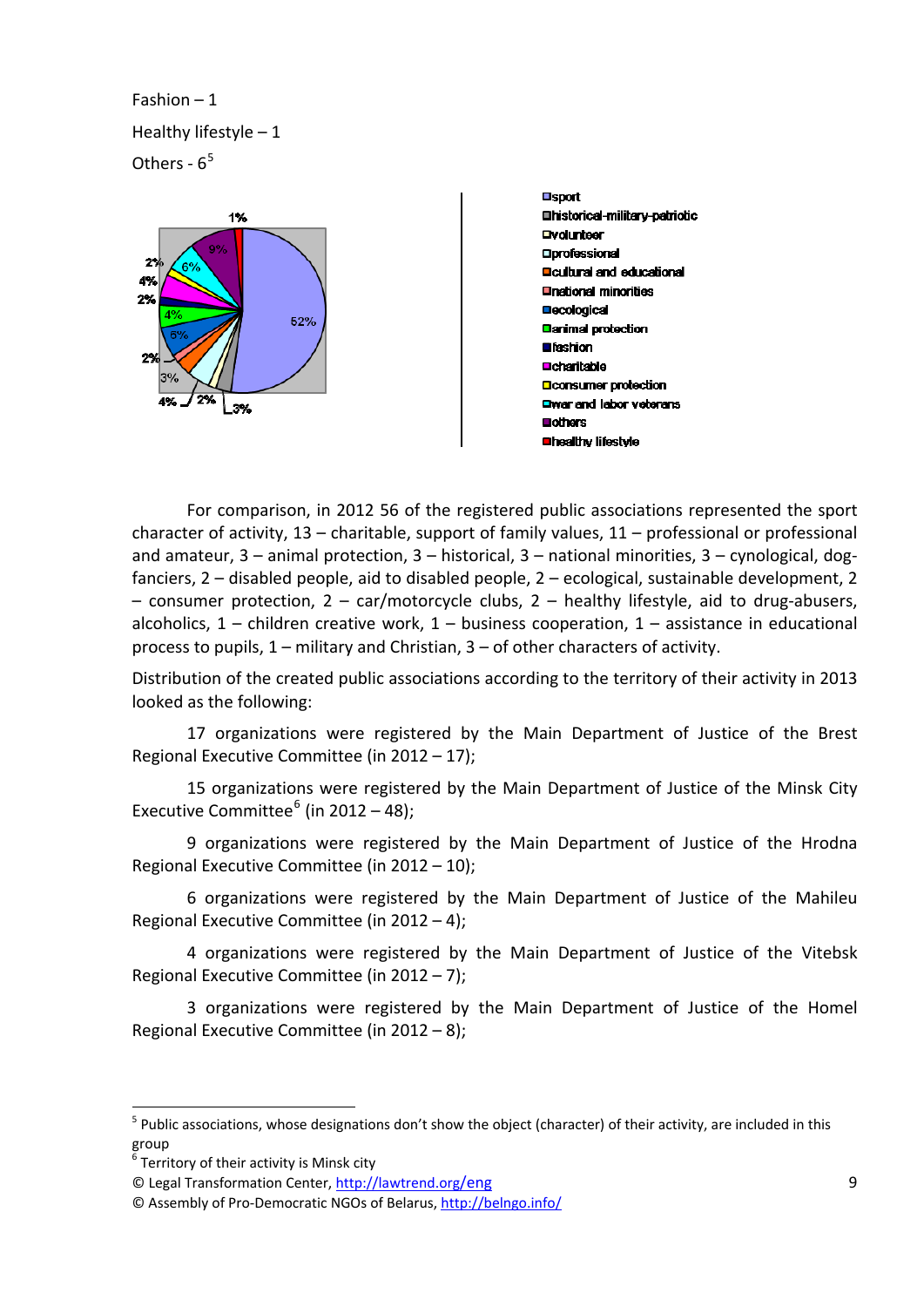2 organizations were registered by the Main Department of Justice of the Minsk Regional Executive Committee (in 2012 – 4);

11 public associations were registered by the Ministry of Justice, 9 of which have the status of republican public associations (correspondingly their activity covers the whole territory of the Republic of Belarus),  $2 -$  the status of international ones (territory of their activity if the Republic of Belarus and other countries, in which organizational structures of the associations are established).



Out of 10 foundations, registered in Belarus in 2013, 9 position themselves as charitable ones in different spheres: health, reconstruction and development, spiritual renovation, culture, 1 of them is an educational foundation. For comparison, in 2012 11 foundations were charitable and humanitarian,  $4 -$  ecological,  $2 -$  historical,  $1 -$  regional development,  $1$ development of culture and education, 1 – sport poker.



According to the type of foundations, in 2013 there were registered 9 local and 1international ones.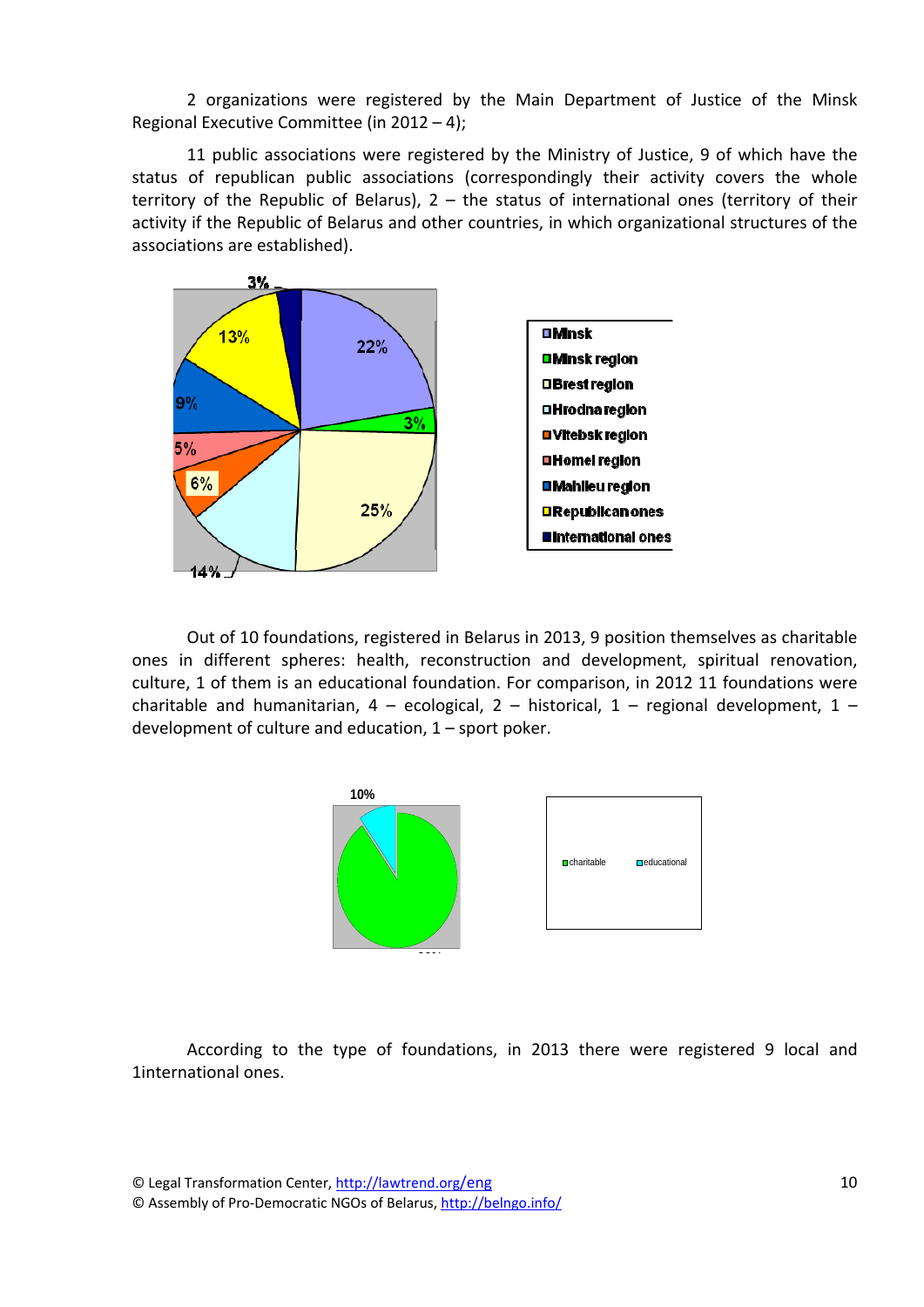

In 2013 in the Republic of Belarus there were registered 39 non-state institutions<sup>[7](#page-10-0)</sup> (in  $2012 - 26$ , in  $2011 - 27$ ). According to the character of their activities, the registered institutions relatively form the following groups:

Charitable, social rehabilitation and preventive – 12

Sport  $-6$ 

Ecological – 5

Enlightening – 4

Family support  $-3$ 

Cultural – 2

Student – 2

Research – 1

Regional development – 1

Animal protection – 1

Conscript rights – 1

Convict rights  $-1$ 

<span id="page-10-0"></span> $<sup>7</sup>$  Non-state educational and cultural institutions are not included</sup>

<sup>©</sup> Legal Transformation Center, http://lawtrend.org/eng

<sup>©</sup> Assembly of Pro‐Democratic NGOs of Belarus, http://belngo.info/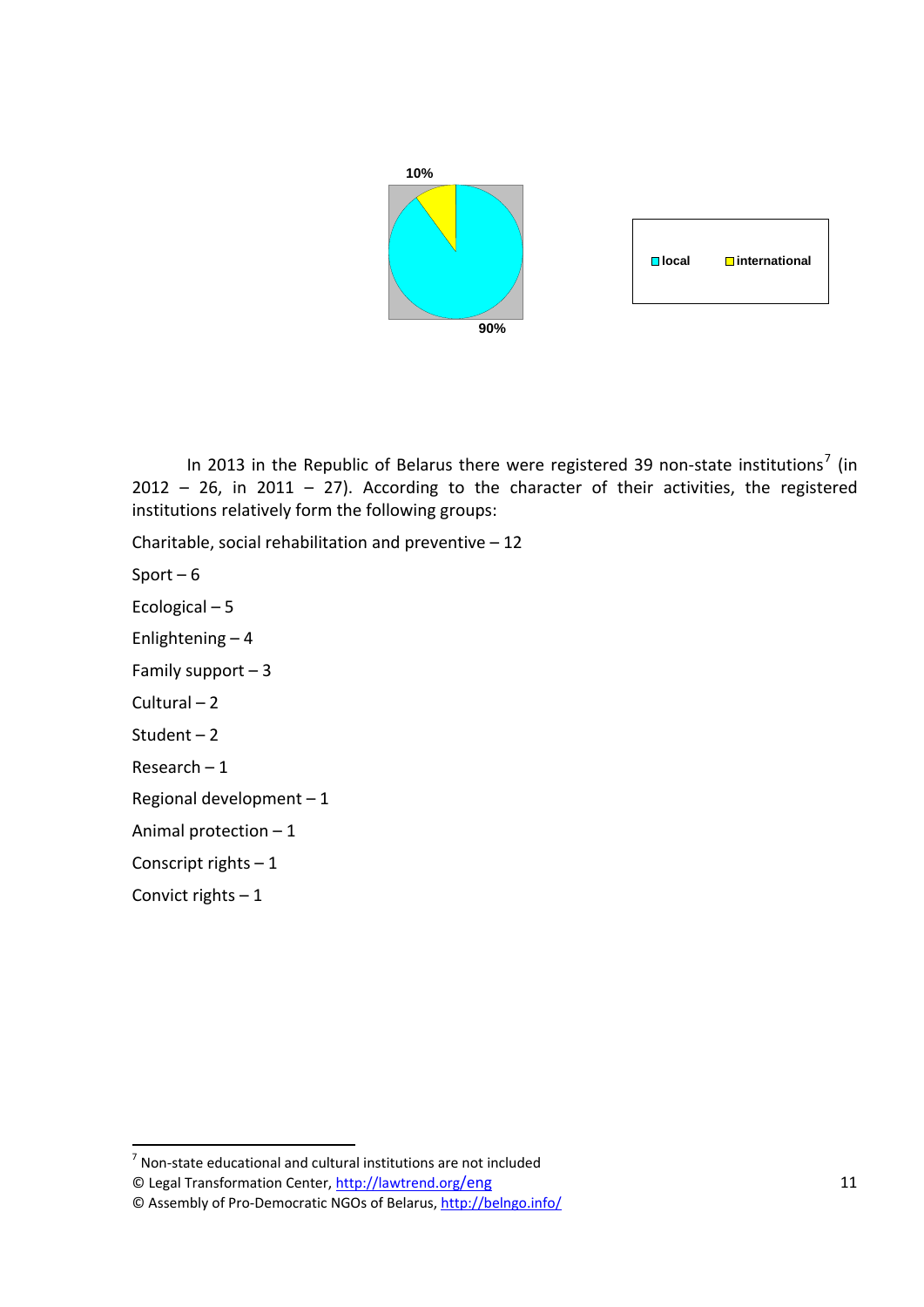



Thereby, within several years in Belarus the trend to replace various public associations with sport ones has been noticed. In 2013 the ratio of sport public associations to other public associations made up 53% (in 2012 – 51%, in 2011 – 53%). The registered associations are not various according to the character of their activities, within several years in Belarus not a single gender or human rights association has been registered, the number of youth organizations is small as well. The number of registered charitable public associations has reduced significantly. At the same time, when the number of registered foundations has decreased, the number of registered charitable foundations has increased in percentage ratio. In comparison with the previous periods, the number of registered institutions has increased. At the same time, on the one hand, the established institutions are similar to the established public associations in accordance with their character of activities – charitable, ecological, animal protection ones. On the other hand, a range of institutions has the character of activities, different to the registered public associations' one – student, conscript rights, convict rights, regional development, at the same time the number of them is small in comparison with the first group of registered institutions.

As earlier, the Ministry of Justice doesn't publish the information about refusals to register public associations, which doesn't allow to conduct a comparative analysis of the dependence of refusals to register associations on the character of their activities. The analysis of several sets of documents, submitted in 2013 by public associations' founders for registration, allows to confidently state that, as in previous periods, the decisions to register public associations depend on the set of their founders and set by them aims (at the same time founders are refused to register their associations on quite inessential grounds). At the same time, certain public associations were registered without taking into account the norms of current legislation. Despite the requirement to obligatorily state the character of activity in the name of a public association, the Minsk public association "New generation", Kobryn city public association "Peroun's Wheel", Mahileu city public association "Dialogue" were registered. The public association of state security veterans of the Republic of Belarus, which has a local status, was registered, despite the ban to use words "the Republic of Belarus" in the names of public associations.

An interesting trend of 2013 is the fact that there were more registered regional public associations than registered public associations, whose territory of activity is Minsk. In 2013 only 23% of the registered associations distribute their activity on Minsk (in 2012 – 44%, in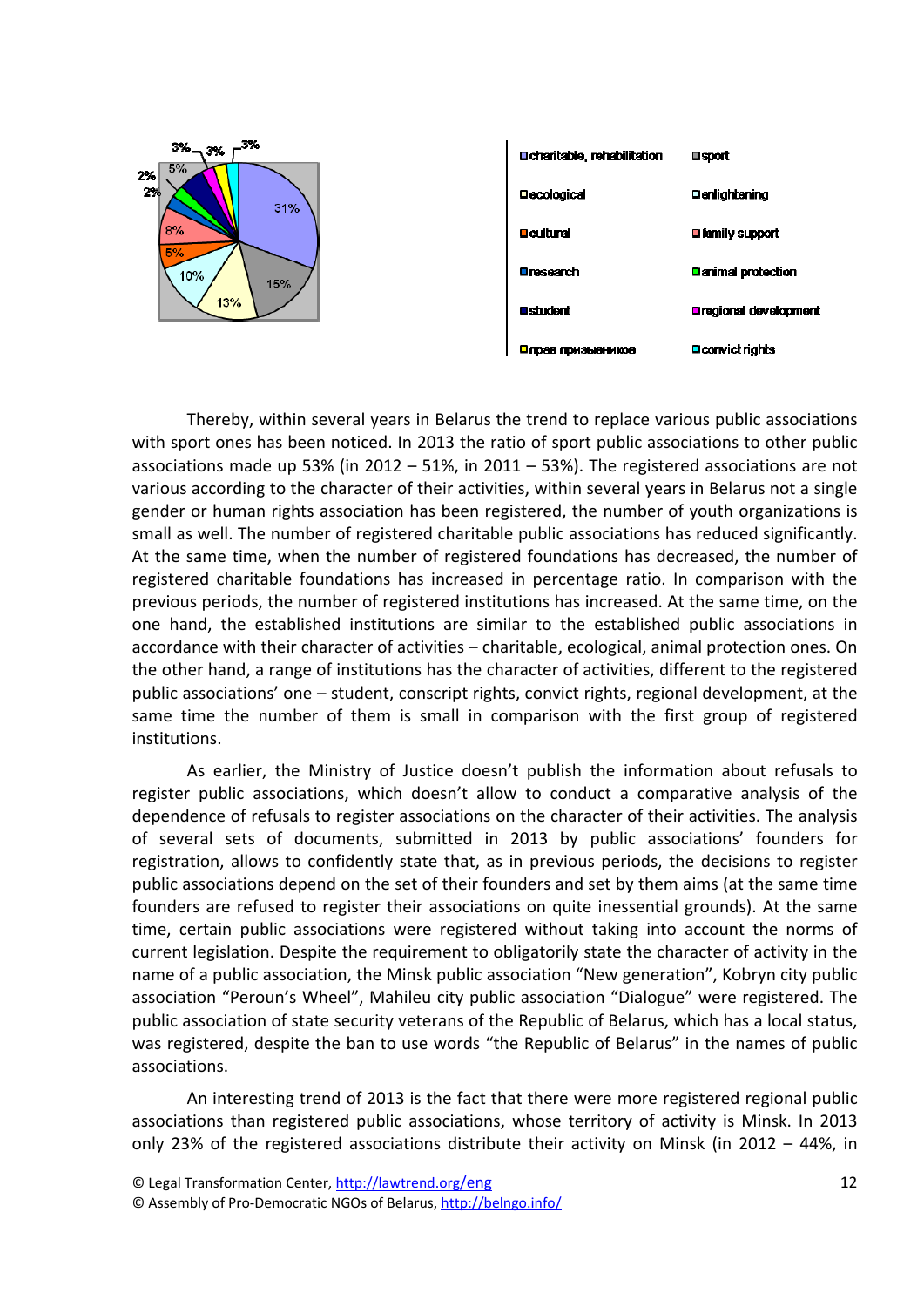2011 – 41%). Such a trend can be connected with high rental rates for office premises in Minsk. The small number of the registered public associations, whose activities cover the whole territory of the Republic of Belarus, as earlier, is connected with the necessity to have 50 founders in order to establish a republican public association, complexity and expensiveness, as well as with inaccuracy and ambiguity of wordings in the Law of the Republic of Belarus "About public associations" in respect of establishment of international associations, and necessity for all founders to participate in founding meetings.

The fact, that 90% of the registered foundations are local ones, is caused by high property payments for establishment and activity of republican and international foundations. The absence of founded republican foundations is connected with the requirement to have representative offices and (or) branches in not less than 4 regions of the Republic of Belarus and in Minsk.

Another trend of 2013 is exempt of the big number of foundations from the USR. The majority of them are foundations, which failed to go through the procedure of introduction of amendments to their statutes in connection with the Decree of the President of the Republic of Belarus of July 1, 2005 № 302 "About some measures on streamlining of foundations' activity", when the application character of registration of foundations was replaced with licensing one, and high property payments were set for foundations' founders. Several public associations and foundations of sport poker, which had been massively registered in the previous periods, were also excluded from the USR. Such a circumstance is caused by higher attention to and inspections of these organizations by controlling bodies in 2012‐2013.

Thereby, the presented analysis shows that in 2013 the main trends of previous periods have continued:

- Complexity, absence of system changes of the legislation, negative enforcement practice impedes the development of civil society organizations;
- The registered non-commercial organizations are not various in the character of their activities.

The new trends of 2013 were the following:

- The number of the registered regional public associations was bigger than of the registered Minsk city ones;
- Increase of the number of institutions, at the same time the founded institutions are similar in their functions with public associations.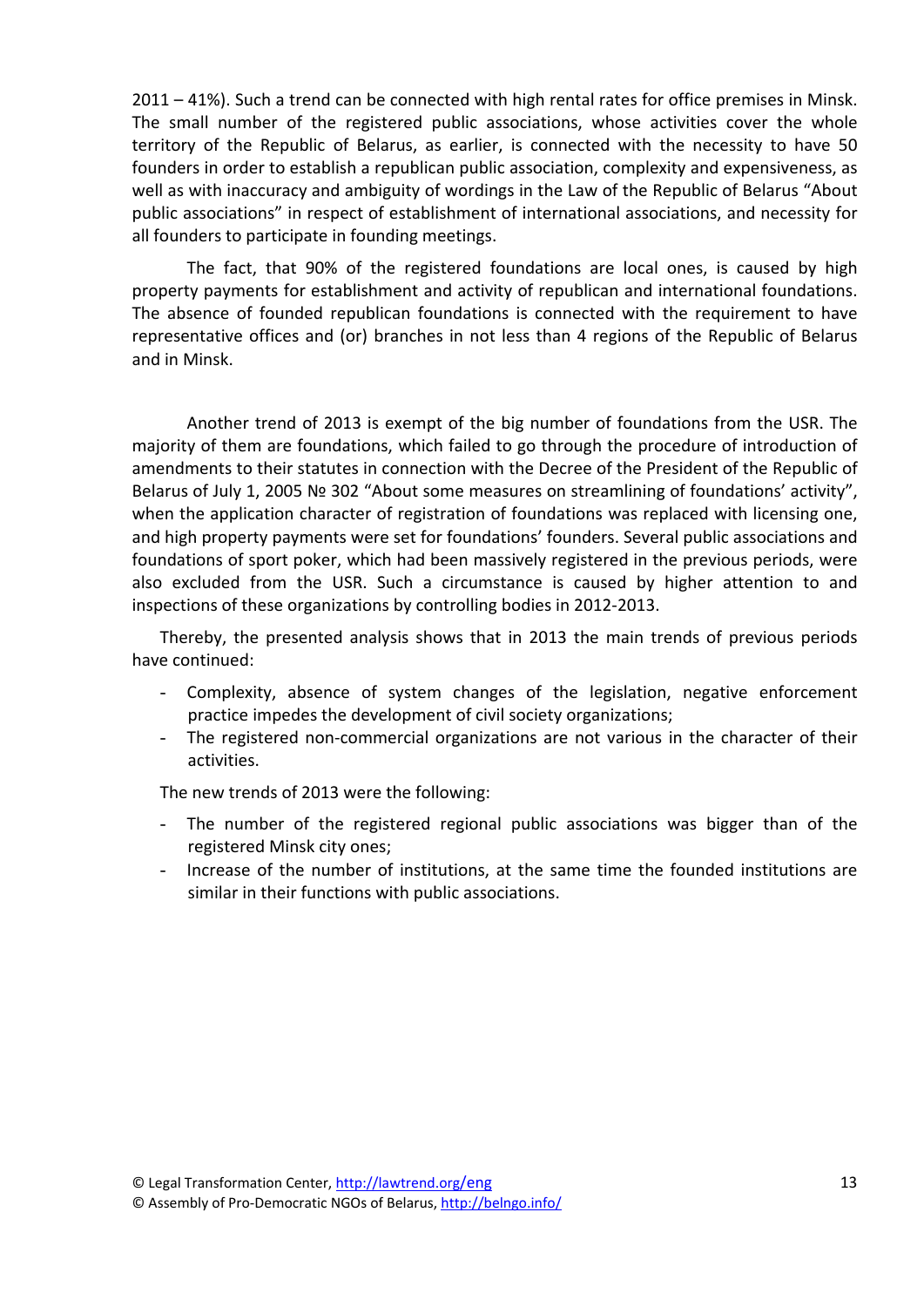# **List of non‐commercial organizations (public associations, foundations and institutions), registered in 2013**

#### **January**

# **Public associations**

Public association of physical culture and sport "Football Club "Neman‐Agro"" (Minsk region)

Public association "City volunteer center "Milodara"" (Minsk)

Belarusian republican gerontological public association

Public association "Western fishing club "Bug"" (Brest)

Cultural, historical and educational city public association "Association of Lithuanians "Vitis"" (Minsk)

Vitebsk public association "Club of animal‐fanciers "Alliance""

## **Foundations**

Local charitable foundation "Return"" (Minsk)

Brest charitable local foundation "New generation"

## **Non‐state institutions**

Private social and charitable institution of oncological aid "Center "Meridian of Hope" Sport institution "BY Racing Team"

Institution "Center of temporary (night) stay for homeless people in Babruisk"

Educational and sport institution "Twice USSR Hero S.I. Hricevec Central flying club"

#### **February**

#### **Public associations**

Republican public association "Win Over Tuberculosis Together" Sport public association "Support of young hockey players" (Hrodna) Public association "Hrodna historical and patriotic search club "Arkona"" Public association "Babruisk Federation of sport martial arts" Brest city public association "Volleyball club "Stimulus"" Brest city public association "Medical football club "PEAN""

#### **Non‐state institutions**

Educational institution "Social interventions" Social and rehabilitation institution "Egalite Center"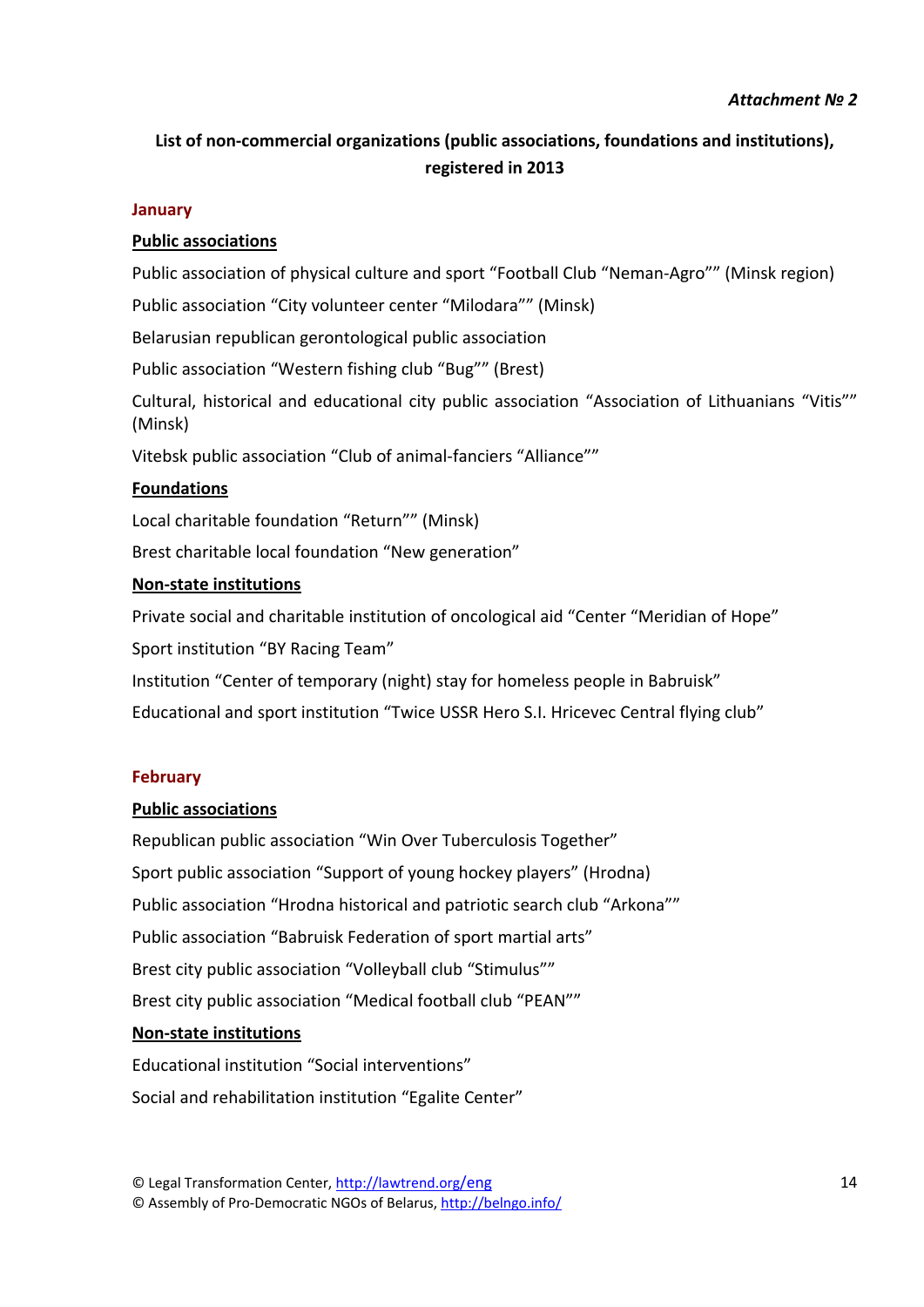## **March**

## **Public associations**

Public association "Football Club "HANCEVICHI" Hrodna youth public association "Fitness School" Youth cultural and educational public association "Festival center" (Minsk) Youth public association "Sport Club "K‐2"" (Minsk) Public association "Volleyball club "Spartak"" (Minsk) Brest public association of sport wrestling Public association "Belarusian federation of multisport race"

## **Non‐state institutions**

Sport youth institution "Development center NAT‐NAM" Social charitable institution "Reformation of personality" Social institution "Family platform" Institution "Sport Tennis Club "Path of achievements" Private institution of professional culture "Art‐Legion" Informational and educational institution "Center of strategic and foreign political studies" Sport and rehabilitation institution "No to drugs" Charitable institution "Please Together"

# **April**

#### **Public associations**

Sport public association "Football Club "Zaria‐Krugloe"" (Mahileu region) Republican public association "Belarusian fashion house" Public association "Sport club "Uni‐Art"" (Minsk) Mahileu city public association "Dialogue" Public association "Amateur hockey club "Black hawks of Lida"" **Foundations** Local educational foundation "EnergoStroiEffectiveness" (Homel) Local charitable foundation "Oncological alternative" (Brest region) **Non‐state institutions**

Charitable and educational institution "Good prospects"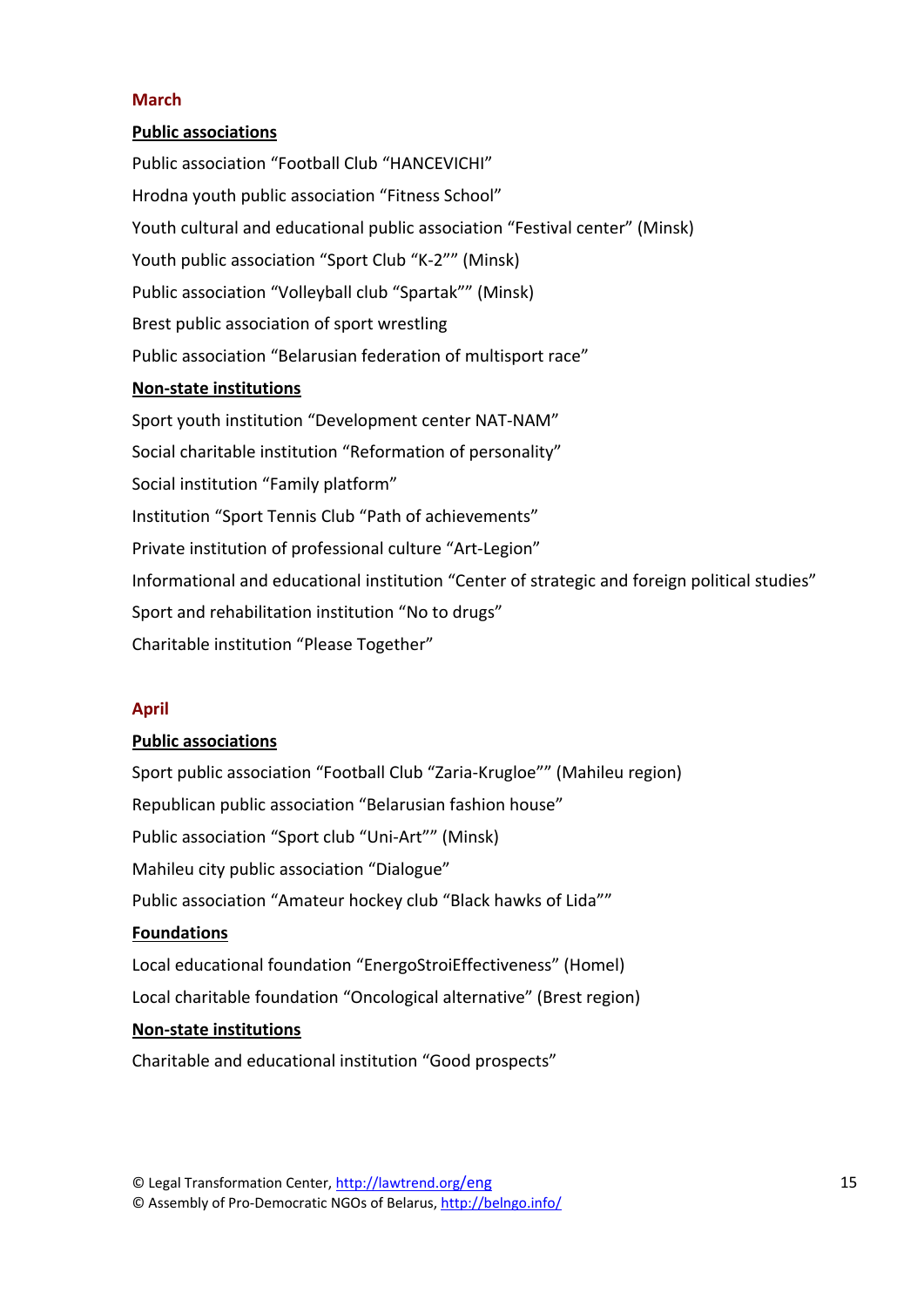## **May**

## **Public associations**

Public association "Sport Club "Vertical"" (Brest) Public association "Belarusian paraplanetary association" Belarusian public association of former fascism prisoners "Memory of heart" Public association "Belarusian federation of kettlebell lifting and juggling masters" Public association "Western military historical society" (Brest region) City public association "Homel fishery feeder club" Homel city youth charitable public association "Hospital Clowns Funny Nose"

## **Foundations**

Local charitable Foundation of spiritual renovation (Vitebsk) Ivie charitable foundation "Together in the future" (Hrodna region)

## **Non‐state institutions**

Private cultural and educational institution "Studio "Karas"" Informational and educational charitable institution "GOODLIFE"

#### **June**

#### **Public associations**

Charitable public association of help to homeless animals "CHANCE" (Vitebsk region) Public association "Babruisk federation of hockey" International public association of dental mechanics

#### **Non‐state institutions**

Social and educational institution "Family center "Father can"" Social and cultural institution "StudExhange" Private social and rehabilitation institution "Bathing" Social and educational institution "Family club "Rainbow tower" Ecological institution "Agro‐Eco‐Culture" Youth educational institution "Live‐life"

#### **July**

#### **Public associations**

© Legal Transformation Center, http://lawtrend.org/eng © Assembly of Pro‐Democratic NGOs of Belarus, http://belngo.info/ Public association "Dance sport club "Empire"" (Hrodna) Cultural educational public association "Source" (Brest) Pruzhany district ecological public association "Agrotour" (Brest region)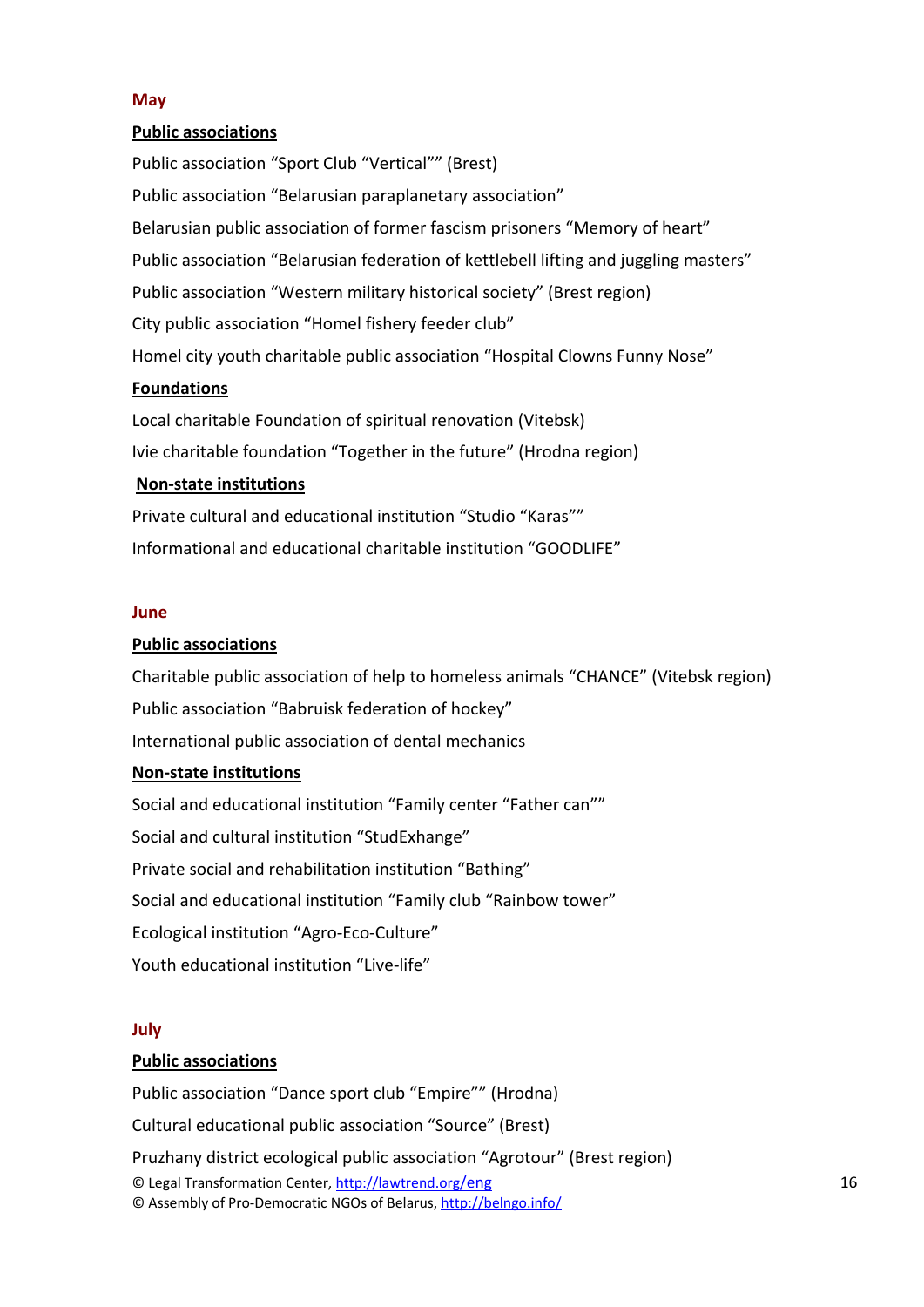#### **Non‐state institutions**

Cultural and informational institution "Studio of social films"

#### **August**

## **Public associations**

Kobryn city public association "Peroun Wheel" Brest city charitable public association of help to animals "Small Tails" **Foundations** Local charitable foundation "Polielios" (Brest region) **Non‐state institutions** Private institution "Children and juvenile sport club "Sanchin"" Institution "Center of regional development GDF" Private social and preventative institution "Believe in yourself" Private ecological institution "In harmony with nature" Informational and educational ecological institution "Organicum" Cultural and educational institution "Kresy" Animal protection institution "Sun for all"

# **September**

#### **Public associations**

Public association "Hrodna athletics club" Youth sport public association "Indoor football club "Eczoclub"" (Minsk) Public association "Basketball club "PERIPHERY‐2013" (Brest region) Youth public association "Karate sport club "Arsenal"" (Minsk) Homel city youth public association of eastern martial arts "Golden lynx" Public association "Psychodramatists PIFE" (Minsk) Public association "Children game club smile" (Mahileu region) Public association "Green economics" (Minsk) Mahileu public association "Martial arts club "Irigumi"" Educational and social public association "Link" (Minsk) Ecological public association "Clean Usha" (Minsk region) Belarusian sport public association "Federation of miniature golf"

# **Foundations**

© Legal Transformation Center, http://lawtrend.org/eng © Assembly of Pro‐Democratic NGOs of Belarus, http://belngo.info/ Local charitable foundation "Foundation for development of Brest fortress" (Brest)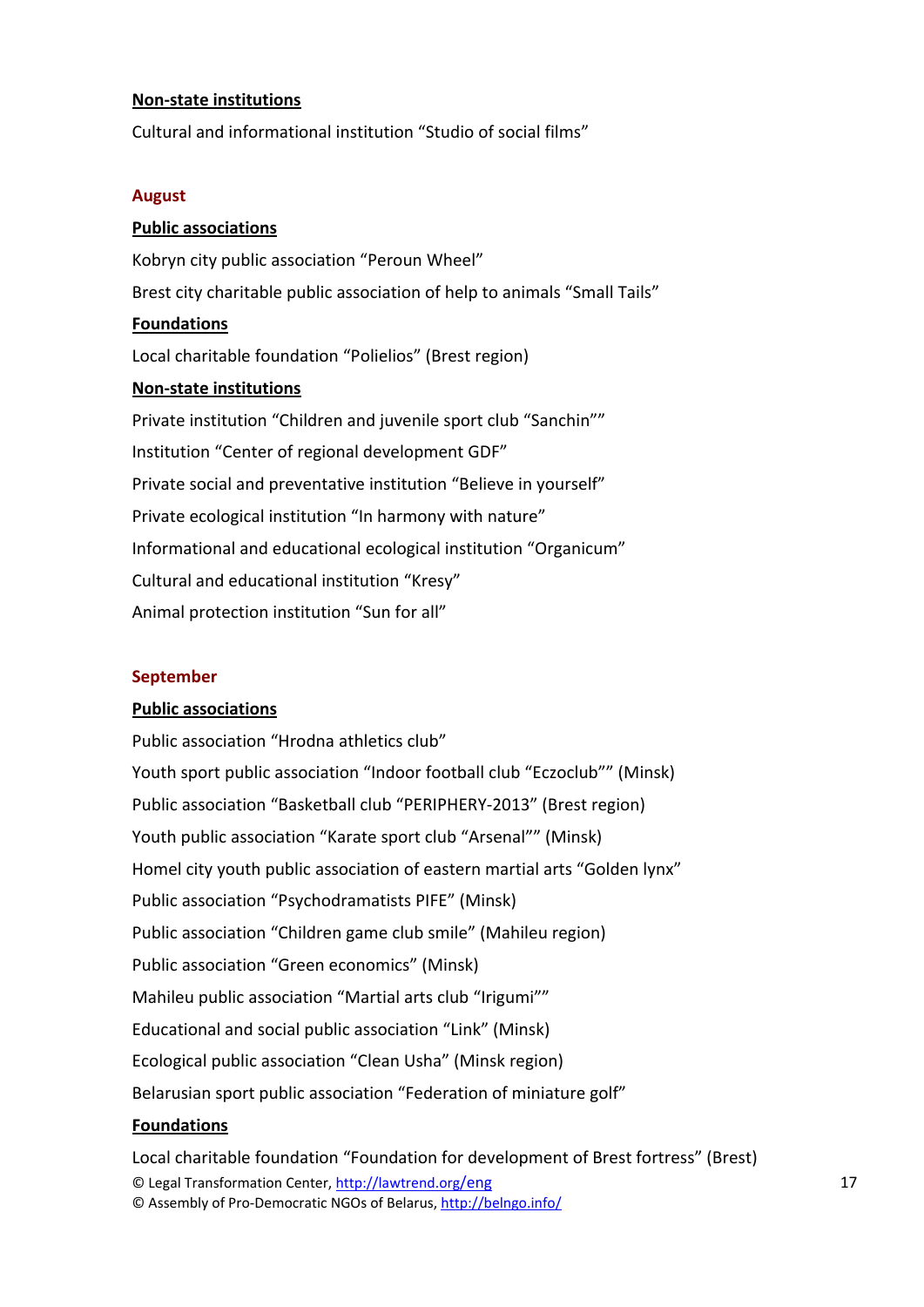Charitable foundation for reconstruction and development "Call of heart" (Minsk)

# **Non‐state institutions**

Informational and practical institution "Student think tank"

# **October**

# **Public associations**

Ecological and local history public association "Jaselda" (Brest region) Brest city public association "Consumer rights protection" Social charitable public association "Genome" (Minsk) Public association of bicyclists "BicyHrodna" Public association "District football club "Ear" (Brest region) Sport public association "Falcon‐M" (Minsk)

# **Foundations**

International charitable cultural foundation for support and development of relationships between Armenians and Belarusians "Common House"

## **Non‐state institutions**

Private sport institution "Hockey club "HARYN"" Educational institution "Conscript rights office"

# **November**

# **Public associations**

Brest city public association of youth "Initiative‐M" Public association "Belarusian association of marine veterans" Brest regional public association of warrant officers, midshipmen in the reserve Navapolatsk youth public association "Eastern martial arts club "Olympus"" Regional public association "Volleyball club "AUROCHS"" (Vitebsk)

# **Non‐state institutions**

Social and cultural, ecological and tourist institution "Ecointour group" Protection of nature institution "Habitat"

#### **December**

# **Public associations**

Hrodna health‐improving public association "Skier"

International charitable public association "Life for children"

© Legal Transformation Center, http://lawtrend.org/eng © Assembly of Pro‐Democratic NGOs of Belarus, http://belngo.info/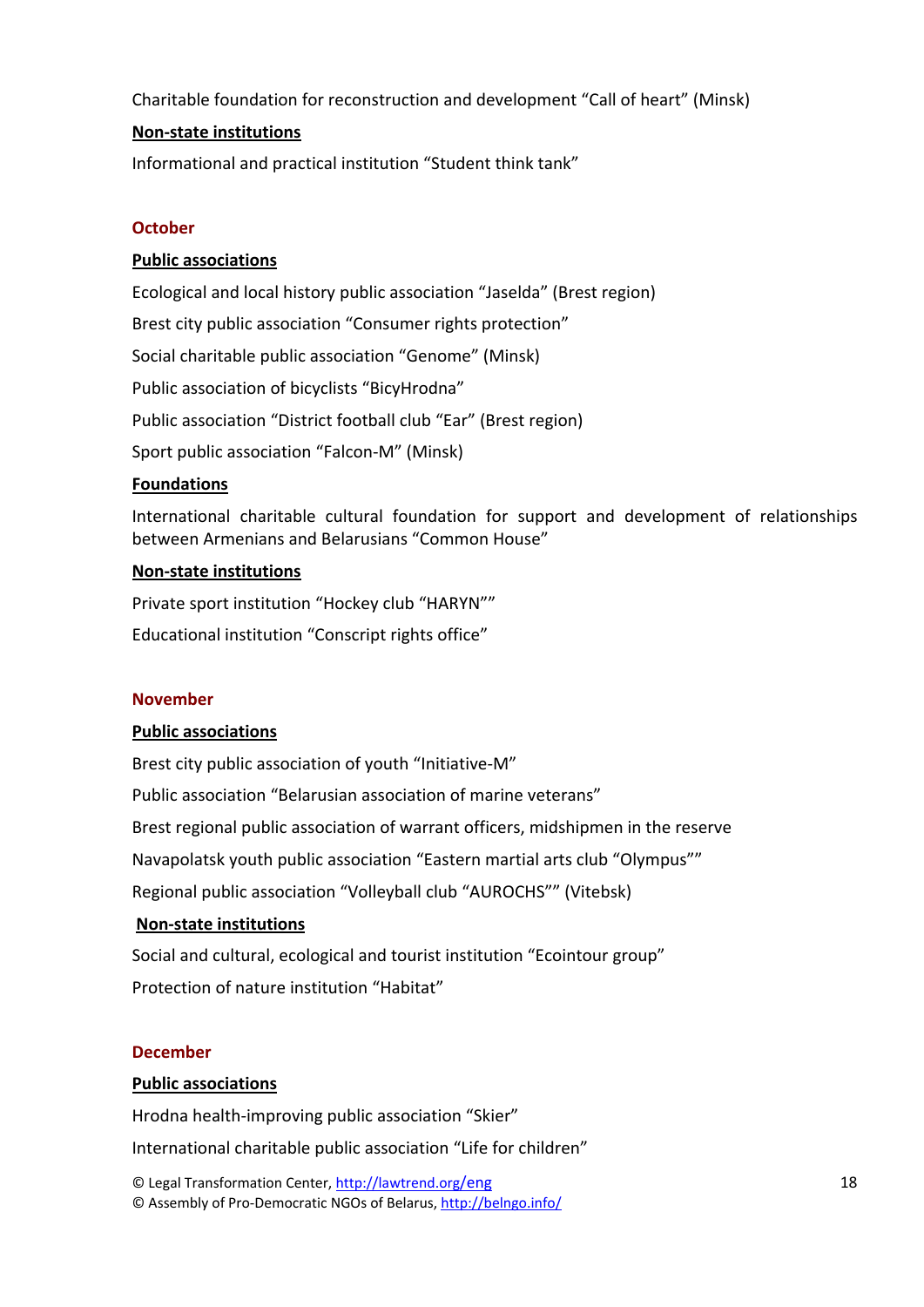#### **Non‐state institutions**

Social charitable institution "Horse which cures" Social charitable institution "World without orphans" Private institution "Platform innovation – Homel"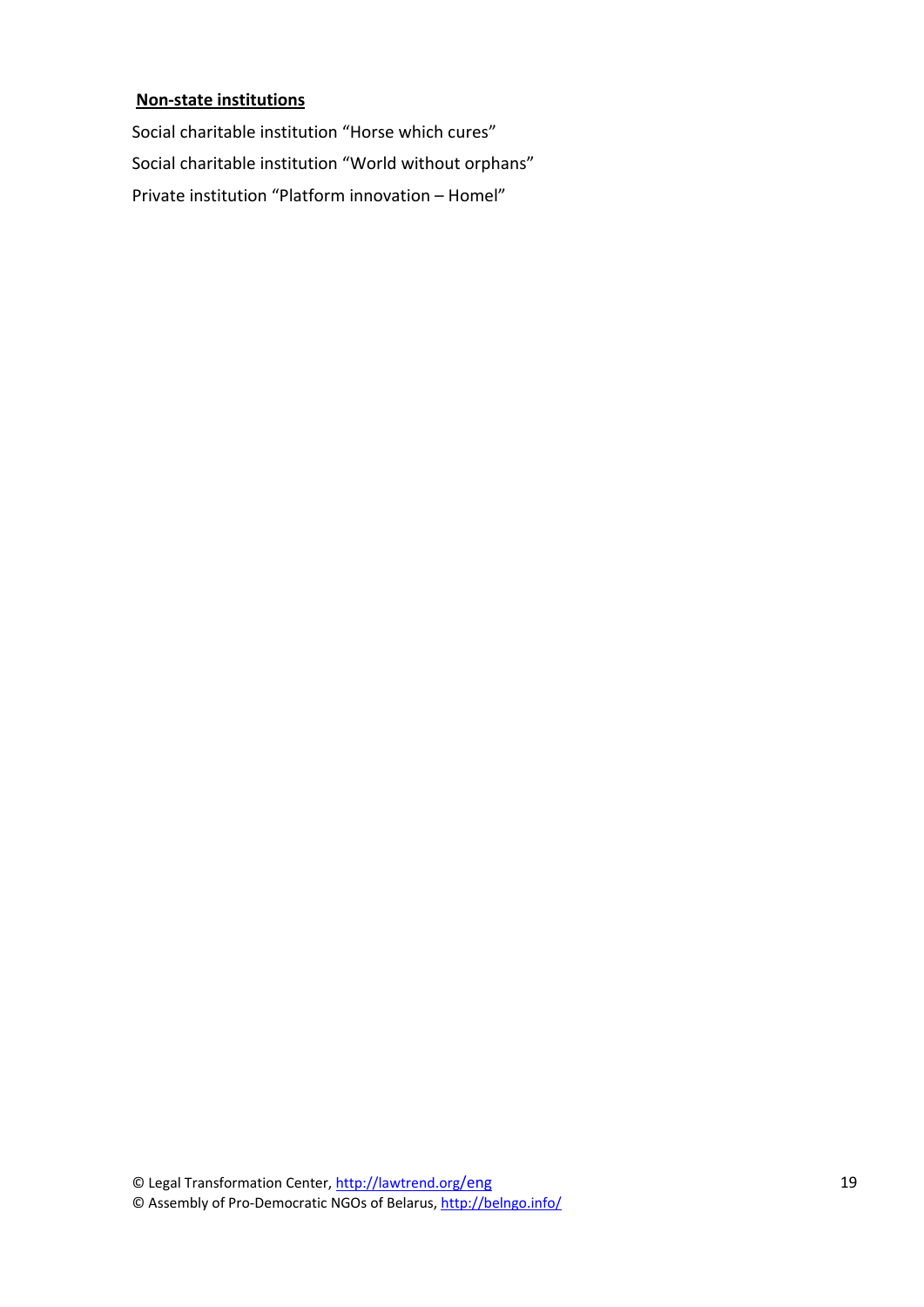# **List of non‐commercial organizations (public associations, foundations and institutions), excluded from the USR in 2013**

- 1. Public association "Mahileu city jewish Sunday school"
- 2. Public association "World of computer communication"
- 3. Youth public association "Club of poker amateurs "Poker industry"
- 4. Homel regional public association "Future"
- 5. Youth public association "Belarusian CCR"
- 6. Charitable public association "Lionce‐club "Krugloe""
- 7. Vitebsk regional public association on social rehabilitation of elderly "Parents' house"
- 8. Public association "Football club "Smaliavichy""
- 9. Public association "Football club "Maladzechna""
- 10. Public association "Association of friendship "Homel‐Egtved"" Belarus and Denmark
- 11. Petriki city public association "Mother"
- 12. Public association "Football club "Zabudova""
- 13. Public association "Hrodna numismatist society"
- 14. Belarusian public manager association
- 15. Public association "Society of consumer rights protection"
- 16. Public association "Charitable Foundation of Zheleznadarogny district of Homel city"
- 17. Public association "Enlightenment ray"
- 18. Public association "My family"
- 19. Republican public association "Belarusian association of billiards sport"
- 20. Public association "Youth social center "Workshop of the future""
- 21. Republican public association "Parents' house"
- 22. Public association "Help yourself yourself"
- 23. Youth public sport association "Club of sport orienteering "Wolf""
- 24. Public association "Maladzechna entrepreneur"
- 25. Public association "Federation of Shaolin martial arts"
- 26. Public association "Sport health‐improving society "U‐sin""
- 27. Charitable foundation "Devora"
- 28. Local sport foundation "Krychau league of sport poker"
- 29. Foundation for development of extreme sports "Extreme"
- 30. Local foundation "Homel league of sport poker"
- 31. Charitable foundation "Literature for children"
- 32. Charitable foundation "Motherland"
- 33. Charitable foundation "Assistance to sustainable development"
- 34. Local humanitarian and educational foundation "Living partnership"
- 35. Charitable foundation "Help to children"
- 36. Charitable foundation "International Christian aid"
- 37. Charitable foundation "Trust"
- 38. Local sport foundation "Mahileu league of sport poker"
- 39. Foundation for development of children and youth initiatives
- 40. Local sport foundation "Babruisk league of sport poker"
- 41. International charitable foundation "Light of good"
- 42. Charitable foundation for support of women "Joy of life"

© Legal Transformation Center, http://lawtrend.org/eng

© Assembly of Pro‐Democratic NGOs of Belarus, http://belngo.info/